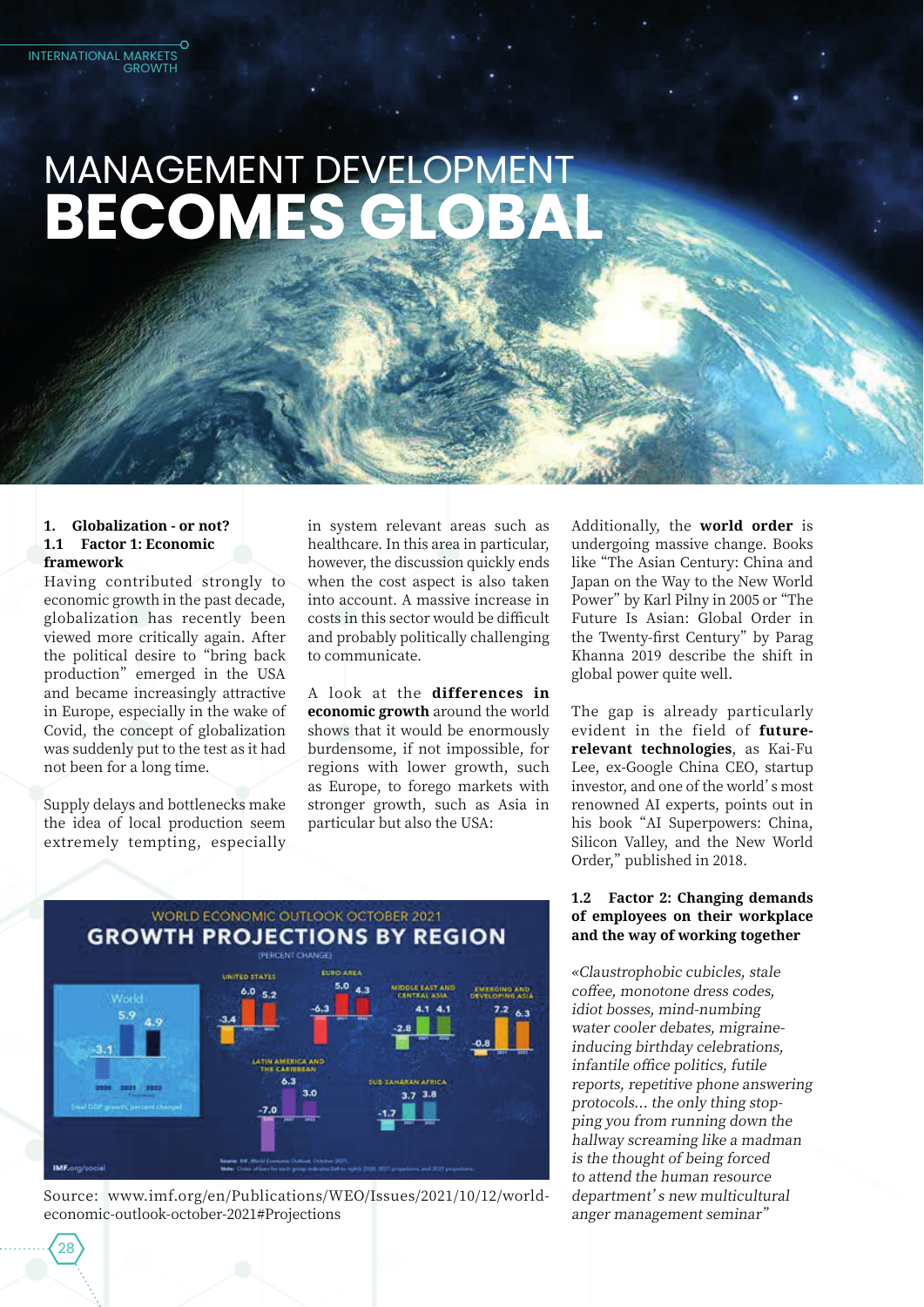

**Daniel Schmidlin Executive Director Corporate** Programs and Director of the Center for New Work at SGMI Management Institute

Senator - European Senate of Economy and Technology



This is how Scott Gerber describes how his young generation sees today's business world in his book "Never get a real job," published already in 2011. There is no trace of enthusiasm. Instead, new offerings are emerging, such as Nomad Cruise: "travel the world with entrepreneurs and digital nomads. Young people sail the seas and devote themselves to their projects. Working during the vacations. Or is it vacation during working hours? Which is it? And does it even matter anymore? If you want to master a personally meaningful challenge, you don't count hours. Limiting (unsatisfying) working time in favor of (satisfying) free time is becoming an outdated concept.

The focus is much more on finding gainful employment that is personally meaningful. High motivation by all means, but certainly not in claustrophobic work niches... Especially people with high motivation demand the highest possible flexibility from the employer in the organization of work.

Companies, for their part, are forced by global competitive pressure to achieve maximum speed and flexibility. Levin' sold change model (unfreeze-change-freeze) has had its day. There is no time for major change processes with subsequent stability and consolidation. Continuous change is becoming an integral part of the normal day-today business.

In summary, it can be said:

## 2. Factor  $1 + 2 =$  People want flexibility, companies need flexibility.

Never before have the needs of employees (at least those of the very well qualified, but that's another topic) and companies been so similar. But they don't even realize it: Far too many even previously successful and important companies are scaring away their greatest potential through bureaucratic rules, claustrophobic cubicles, ... The statement of Prof. (emer.) Dr.

#### **INTERNATIONAL MARKETS GROWTH**

Dres. h.c. Knut Bleicher († January 13, 2017) "We work in yesterday's structures with today's methods on strategies for tomorrow predominantly with people who created yesterday's structures and will no longer experience the day after tomorrow in the company" is more valid than ever.

We are researching these effects on the way people want to work together in our Center for New Work.

## 2.1 How management needs to change

Gary Hamel writes vividly about this in his book "The Future of Management", published already back in 2007: "Management 2.0 is going to look like Web 2.0!" which means experimenting is easy and cheap, skills count more than titles, authority is dependent on contribution to results. commitment is voluntary, resources can freely follow opportunities, the only hierarchies are "natural" hierarchies.

In many places, flexible global networks are taking the place of firmly "cemented" structures and processes. Just because the best internal or external expert in terms of content does not work in the same office building, in the same city, in the same country or even on the same continent, does not mean we have to do without him. And this expert would never, really never, submit to our organizational requirements and move his center of life to where we need him on the basis of our operational processes.

This leads us to the virtual organization: People work together worldwide, are guid-ed by the company's values and feel they belong to a company without physically meeting each other. At least not in real space. Students at ETH Zurich, MIT and other top universities conduct part of their experiments in virtual labs such as LABSTER - access from anywhere and at any time. Research teams at major companies use similar platforms for joint global projects.

 $29$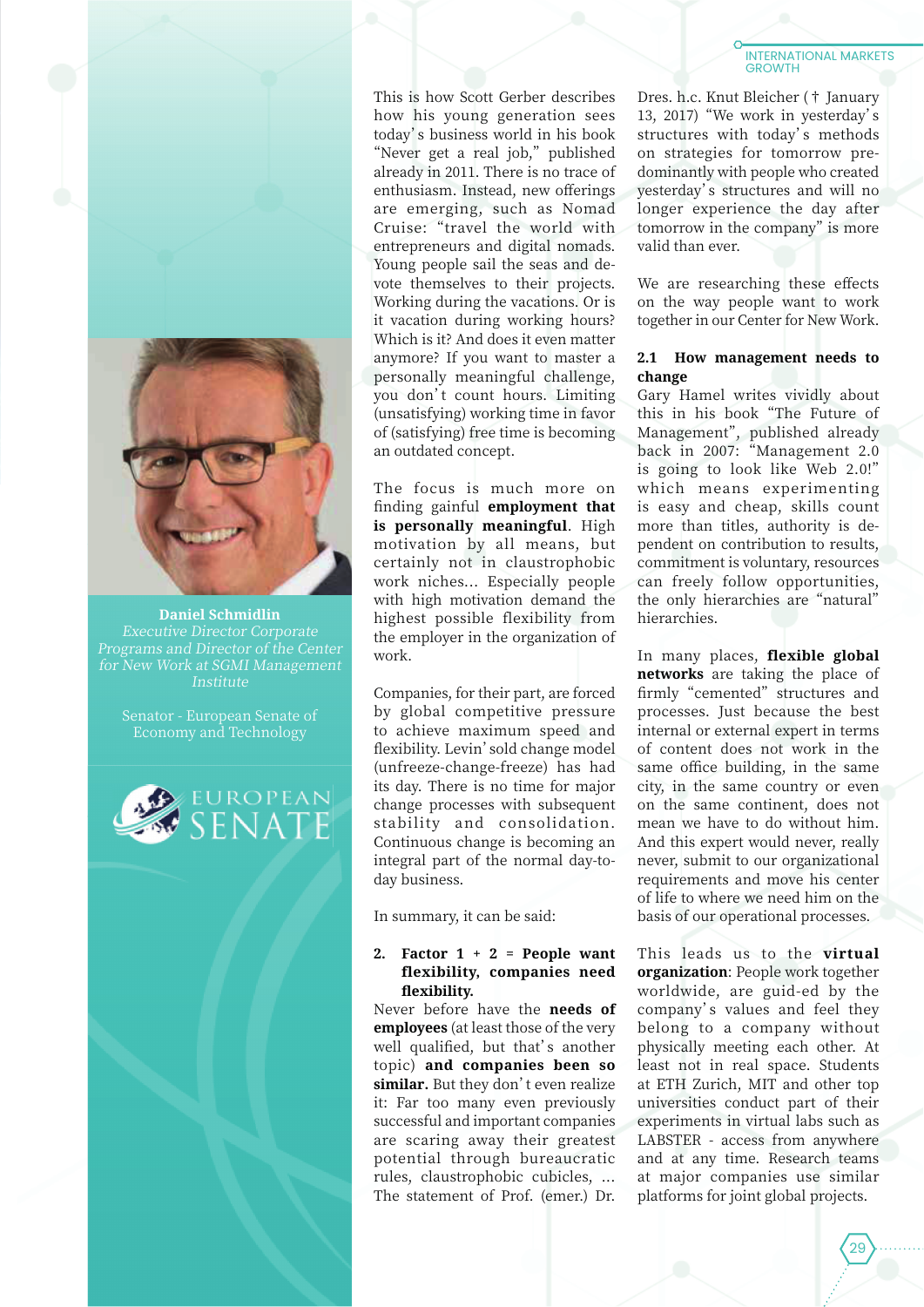### **INTERNATIONAL MARKETS GROWTH**

## 2.2 How management development has changed

The technology factor is also having an impact in education. Squirrel Ai Learning, for example, is an EdTech company founded in 2014 and headquartered in Shanghai which specializes in intelligent adaptive education giving the student a person-alized learning plan and oneon-one tutoring, with 5 to 10 times higher efficiency than traditional instructions.

Besides the impact of technology, the second decisive factor in the world of education is internationalization. Management education in particular has become much more global, as corporate management has become a global challenge, even for SMEs, and the corporate language is tending more and more toward English any-way.

We have been running management development projects in Asia and the USA for almost 10 years as a complement to our strong home market in German-speaking countries. The shift within Asia is also interesting. Initially, it was mainly projects in Japan, then in Singapore and now China and Thailand as a further focus. Even in the projects carried out in Europe, the focus is increasingly on global management, especially on teaching skills to develop and implement global strategies and to in-spire employees from different cultures. Crosscultural adaptation of strategies and leadership has become an everyday challenge, even for smaller companies that have traditionally grown locally. The now rapidly growing acceptance of live online training enables us to work even more effectively around the world and with very positive results.

In addition to our classic international seminar and diploma programs, which we provide liveonline as well, there is also a growing demand for experiential learning, such as our **Decode China** program: Exchange of ideas with innovative startup companies, for example



in Beijing and Shenzhen (focused experiential learning with local experts, coaching and learning transfer by us throughout the duration on site).

Insights from Asian leaders: Presentations  $(video)$  $b$  v distinguished chairmen and CEOs from Asian with discussion.

WWW.A г

On Tech Trends Natajana Murthy Founder of Interys Mr Murthy assesses major tech tronds and the opportunities they present for IT Services



development as leaders and develop the skills and mindsets needed for a sustainable paradigm shift. They learn entrepreneurial skills and mindsets on a day-to-day basis while helping startup entrepreneurs grow their businesses. Taking substantive debate, and complementary input from our experts, concluding summary and clear lessons learned for management.

In our Startup Journey, executives from different companies are sent to various startups as advisors for a year to foster their personal

Ken Hu, Doputy Chairman of Huanni Ken Hu on the fascinating set of business and social applications of technologies like SuperSight Augmented<br>wases & Track Al. **Hold com** 

**Transforming Lives With Tech** 



**Dominance Of Tech Leaders** Plyuth Qupta, CEO of DBS Bank How du tech leaders differentiate themselves at<br>dominate? Piyash Gapta lists five major factors.

management education to new places: In the middle of a highly creative and crazy work or colab space for startup companies and digital nomads, the participants think about future innovations. The unfamiliar location should lead to